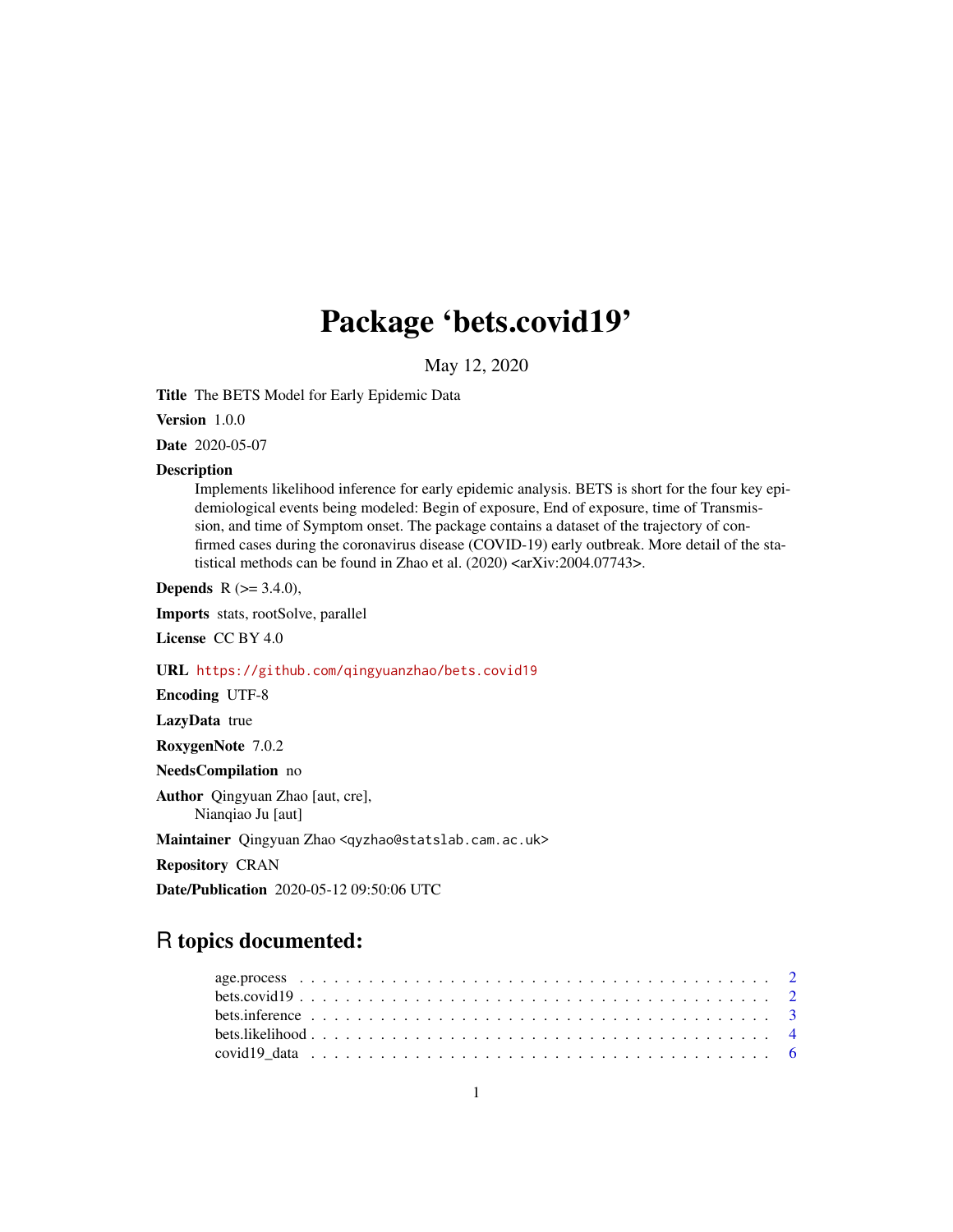#### <span id="page-1-0"></span> $2 \t\t best.covid19$

| Index |  |  |  |  |  |  |  |  |  |  |  |  |  |  |  |  |
|-------|--|--|--|--|--|--|--|--|--|--|--|--|--|--|--|--|
|       |  |  |  |  |  |  |  |  |  |  |  |  |  |  |  |  |
|       |  |  |  |  |  |  |  |  |  |  |  |  |  |  |  |  |
|       |  |  |  |  |  |  |  |  |  |  |  |  |  |  |  |  |
|       |  |  |  |  |  |  |  |  |  |  |  |  |  |  |  |  |

age.process *Processing age to print its distribution*

#### Description

Processing age to print its distribution

#### Usage

age.process(age)

#### Arguments

age a vector of age, each entry is either a number (like 34) or age by decade (like 30s)

#### Value

each age is either repeated 10 times or expanded to 10 numbers (for example, 30s is expanded to 30, 31, ..., 39).

bets.covid19 *A package for analyzing early epidemic data*

# Description

The BETSbets.covid19 package provides likelihood inference for early epidemic data with four key epidemiological events: Beginning of exposure, End of exposure, time of Transmission, and time of Symptom onset. It jointly estimates the epidemic doubling time and incubation period and is able to correct for different kinds of sample selection.

#### References

Qingyuan Zhao, Nianqiao Ju, Sergio Bacallado, and Rajen Shah. "BETS: The dangers of selection bias in early analyses of the coronavirus disease (COVID-19) pandemic", 2020. arXiv:2004.07743.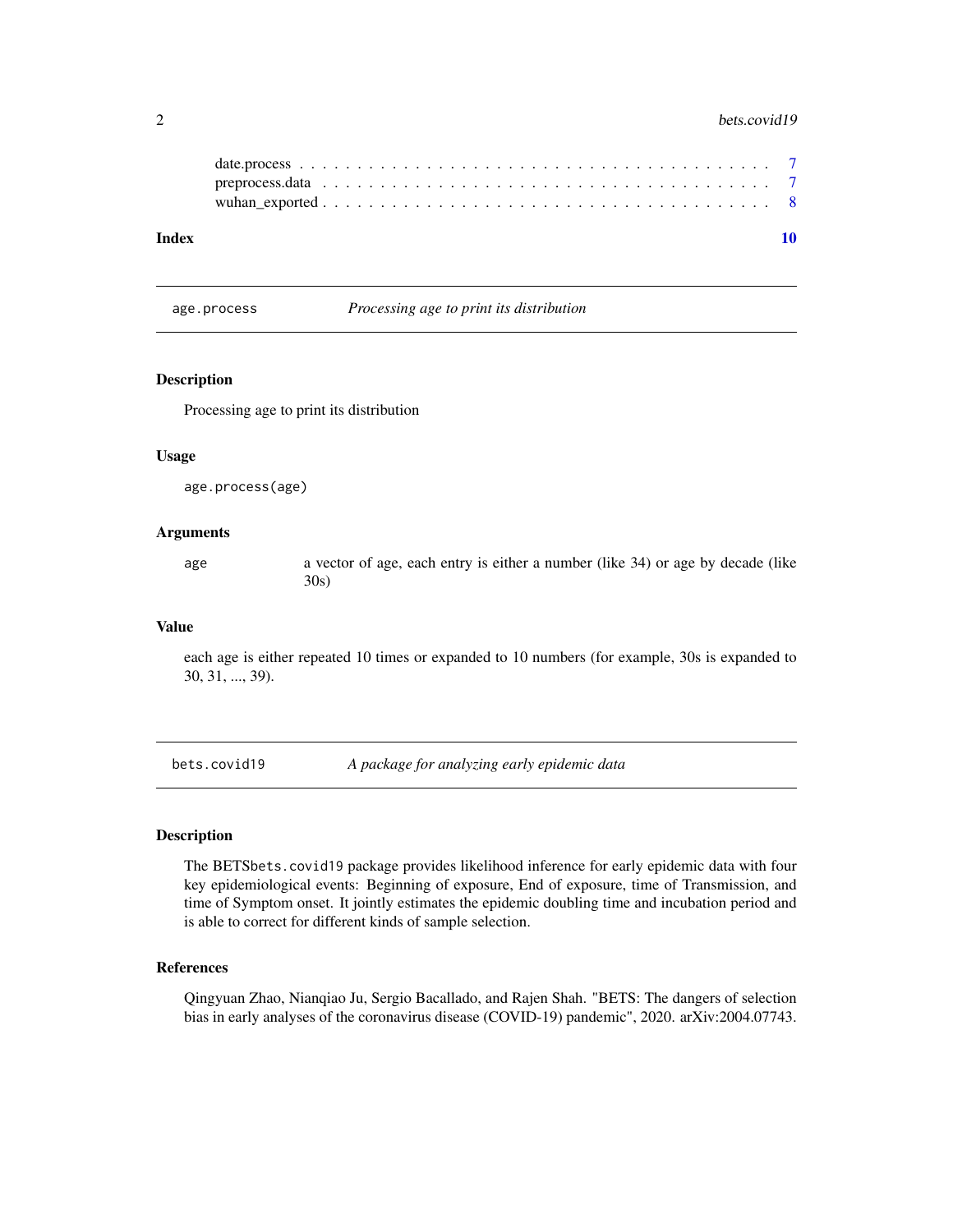<span id="page-2-0"></span>bets.inference *Likelihood inference*

#### Description

Likelihood inference

# Usage

```
bets.inference(
  data,
  likelihood = c("conditional", "unconditional"),
 ci = c("lrt", "point", "bootstrap"),M = Inf,
  r = NULL,L = NULL,level = 0.95,bootstrap = 1000,
 mc.cores = 1
)
```
# Arguments

| data         | A data frame with three columns: B, E, S.                                                        |
|--------------|--------------------------------------------------------------------------------------------------|
| likelihood   | Conditional on B and E?                                                                          |
| ci           | How to compute the confidence interval?                                                          |
| M            | Right truncation for symptom onset (only available for conditional likelihood)                   |
| $\mathsf{r}$ | Parameter for epidemic growth (overrides {params}, only available for conditional<br>likelihood) |
| L            | Time of travel restriction (required for unconditional likelihood)                               |
| level        | Level of the confidence interval (default 0.95).                                                 |
| bootstrap    | Number of bootstrap resamples.                                                                   |
| mc.cores     | Number of cores used for computing the bootstrap confidence interval.                            |

#### Details

The confidence interval is either not computed ("point"), or computed by inverting the likelihood ratio test ("lrt") or basic bootstrap ("bootstrap")

#### Value

Results of the likelihood inference, including maximum likelihood estimators and individual confidence intervals for the model parameters based on inverting the likelihood ratio test.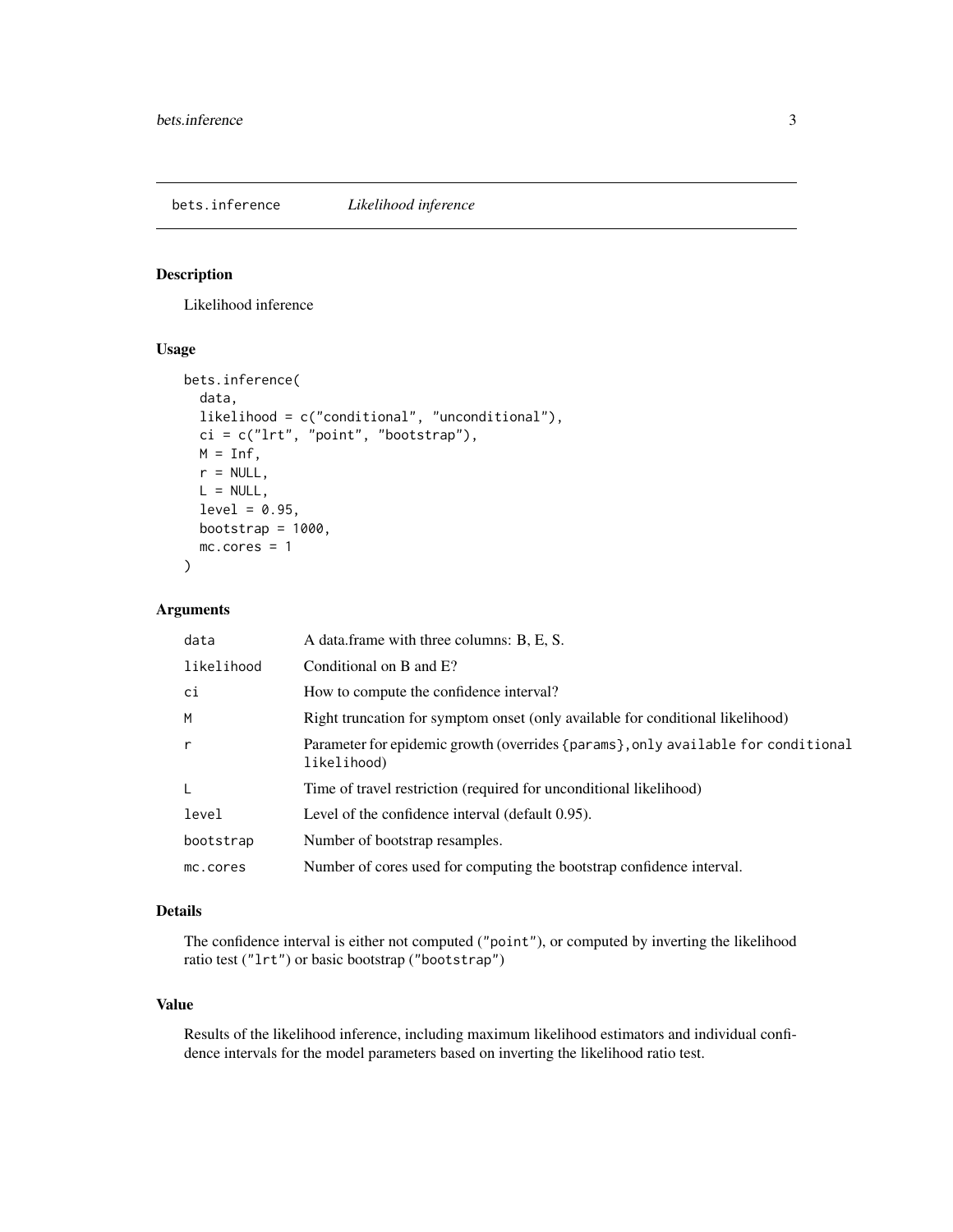# Examples

```
data(wuhan_exported)
data <- subset(wuhan_exported, Location == "Hefei")
data$B < - data$B - 0.75data$E <- data$E - 0.25
data$S < - data$S - 0.5# Conditional likelihood inference
bets.inference(data, "conditional")
bets.inference(data, "conditional", "bootstrap", bootstrap = 100, level = 0.5)
# Unconditional likelihood inference
bets.inference(data, "unconditional", L = 54)
# Conditional likelihood inference for data with right truncation
bets.inference(subset(data, S <= 60), "conditional", M = 60)
# Conditional likelihood inference with r fixed at 0 (not recommended)
bets.inference(data, "conditional", r = 0)
```
bets.likelihood *(Profile) Likelihood function*

#### Description

(Profile) Likelihood function

#### Usage

```
bets.likelihood(
 params,
  data,
 likelihood = c("conditional", "unconditional"),
 M = \text{Inf.}r = NULL,L = NULL,params_init = NULL
)
```
#### Arguments

params A vector of parameters (with at least one of the following entries: rho, r, ip\_q50, ip\_q95)

<span id="page-3-0"></span>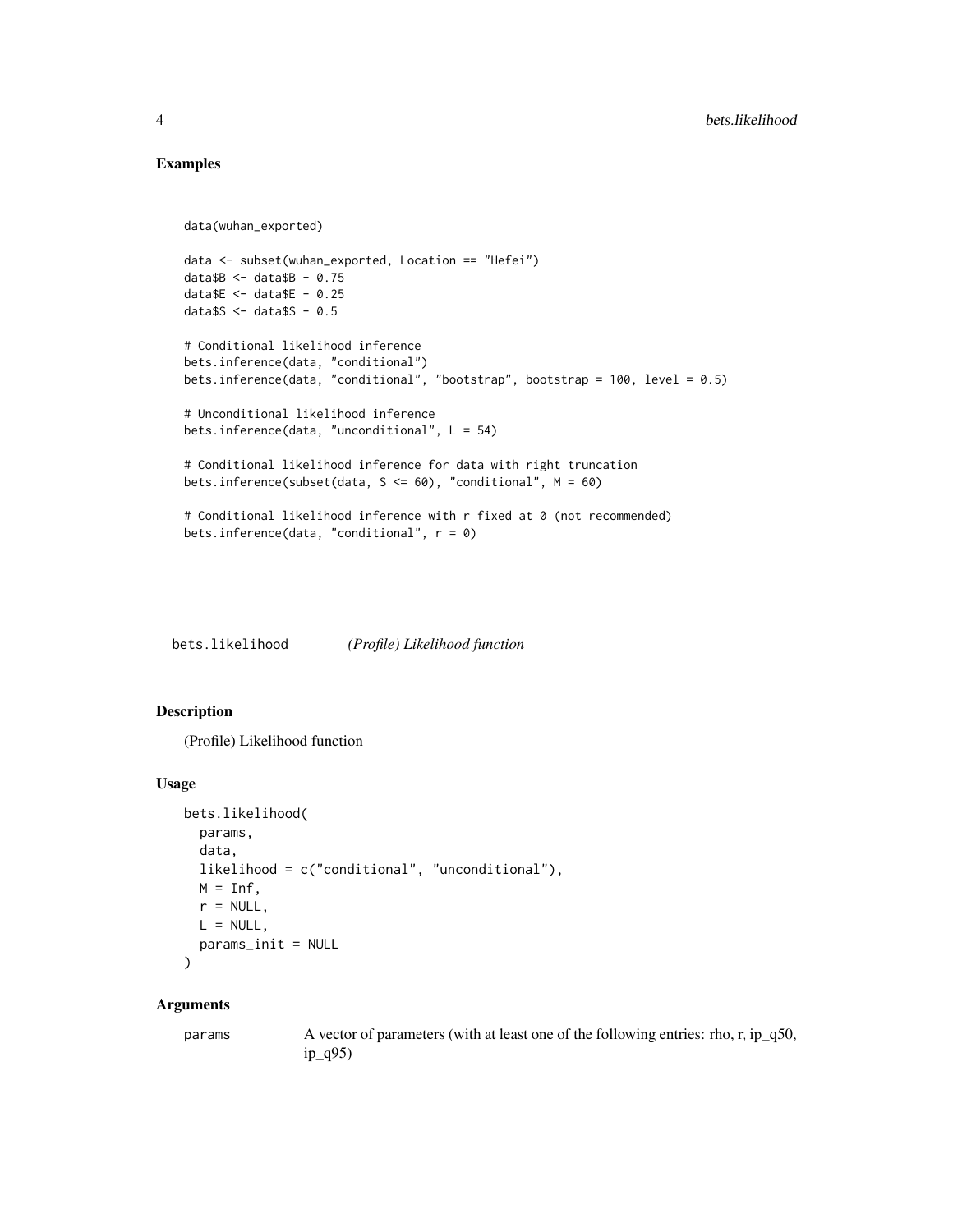#### bets.likelihood 5

| data        | A data frame with three columns: B, E, S                 |
|-------------|----------------------------------------------------------|
| likelihood  | Use the conditional or unconditional likelihood function |
| M           | Right truncation for symptom onset                       |
| r           | Parameter for epidemic growth (overrides {params})       |
| L           | Day of travel quarantine                                 |
| params_init | Initial parameters for computing the profile likelihood  |

#### Details

Non-default values of M and r are only available for conditional likelihood.

#### Value

Log-likelihood function if params has all four entries, rho, r, ip\_q50, ip\_q95 (or three entires—r, ip\_q50, ip\_q95—if computing the conditional likelihood). Otherwise returns the profile likelihood for the parameters in params.

# Examples

```
data(wuhan_exported)
data <- wuhan_exported
data$B < - data$B - 0.75dataE \le - dataE - 0.25data$S < - data$S - 0.5params \leq c(r = 0.2,
            ip_q50 = 5,
            ip_{q95} = 12# Conditional likelihood
bets.likelihood(params, data)
# Conditional likelihood with right truncation
bets.likelihood(params, subset(data, S <= 60), M = 60)
# Conditional likelihood with fixed r (not recommended)
bets.likelihood(params, data, r = 0)
# Unconditional likelihood
params["rho"] <- 1
bets.likelihood(params, data, likelihood = "unconditional", L = 54)
# Profile conditional likelihood
bets.likelihood(c(r = 0.2), data, params_init = params)
```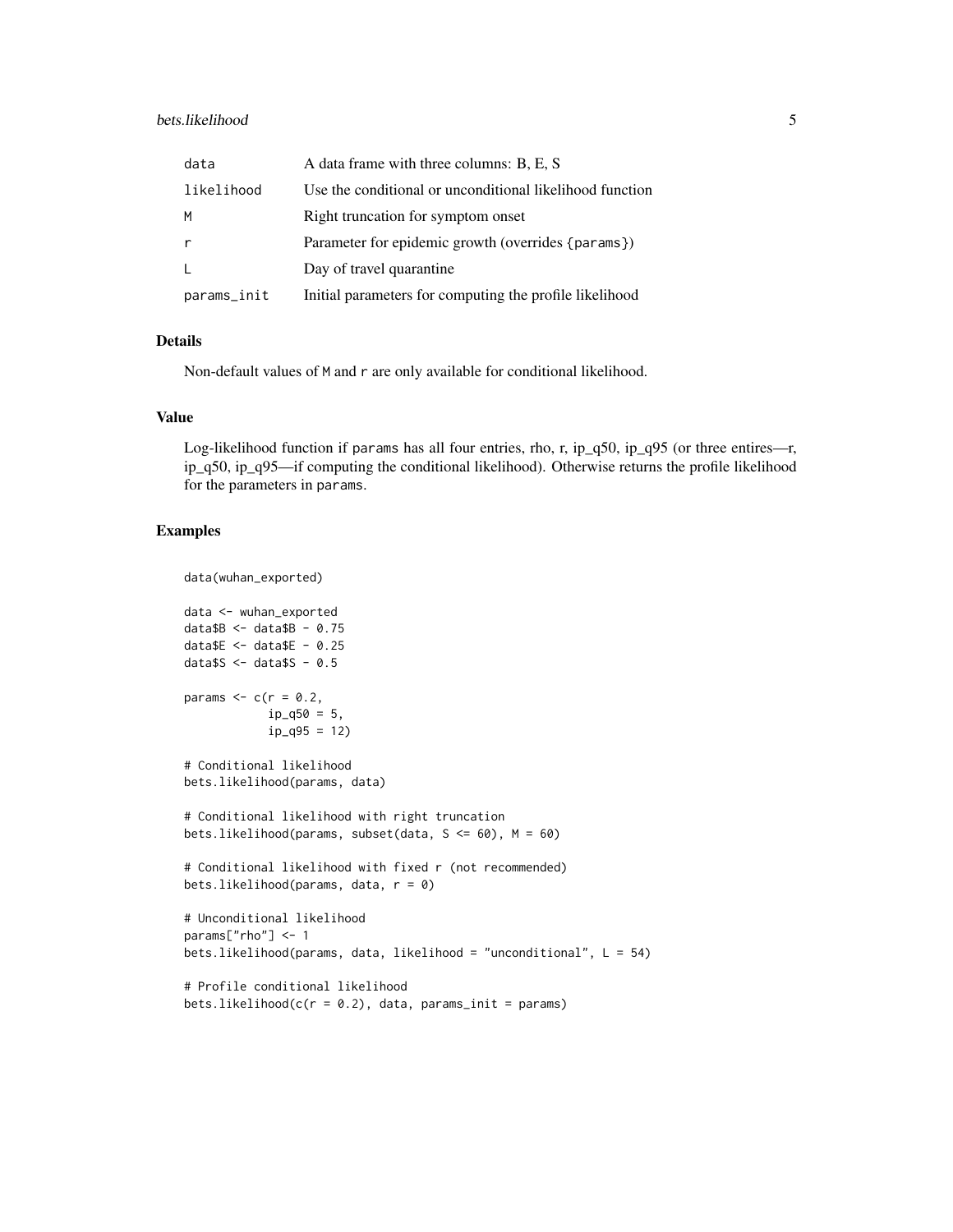<span id="page-5-0"></span>

# Description

A dataset containing the trajectory of cases of COVID-19.

#### Usage

covid19\_data

#### Format

A data frame with 1091 rows and 20 variables:

Case Label of the case, in the format of Country-Case number.

Nationality/Residence Nationality or residence of the patient.

Gender Male (M) or Female (F).

Age Age of the patient, either an integer or age by decade (for example, 40s).

Cluster Other confirmed cases that this patient had contacts with.

Known Contact Whether the case has contact with earlier confirmed cases or visited Hubei province.

Outside Was the patient infected outside Wuhan? Yes (Y), Likely (L), or No (empty string and the default).

Begin\_Wuhan Begin of stay in Wuhan.

End\_Wuhan End of Stay in Wuhan.

- Infected When was the patient infected? Can be an interval or multiple dates.
- Arrived When did the patient arrive in the country where he/she was confirmed a 2019-nCoV case?
- Symptom When did the patient first show symptoms of 2019-nCoV (cough, fever, fatigue, etc.)?
- Initial After developing symptoms, when was the patient first went to (or taken to) a medical institution?
- Hospital If the patient was not admitted to or isolated in a hospital after the initial medical visit, when was the patient finally admitted or isolated?
- Confirmed When was the patient confirmed as a case of 2019-nCoV?

Discharged When was the patient discharged from hospital?

Death When did the patient die?

Verified Has this information been verified by another data collector?

**Source** URLs to the information recorded (usually government websites or news reports).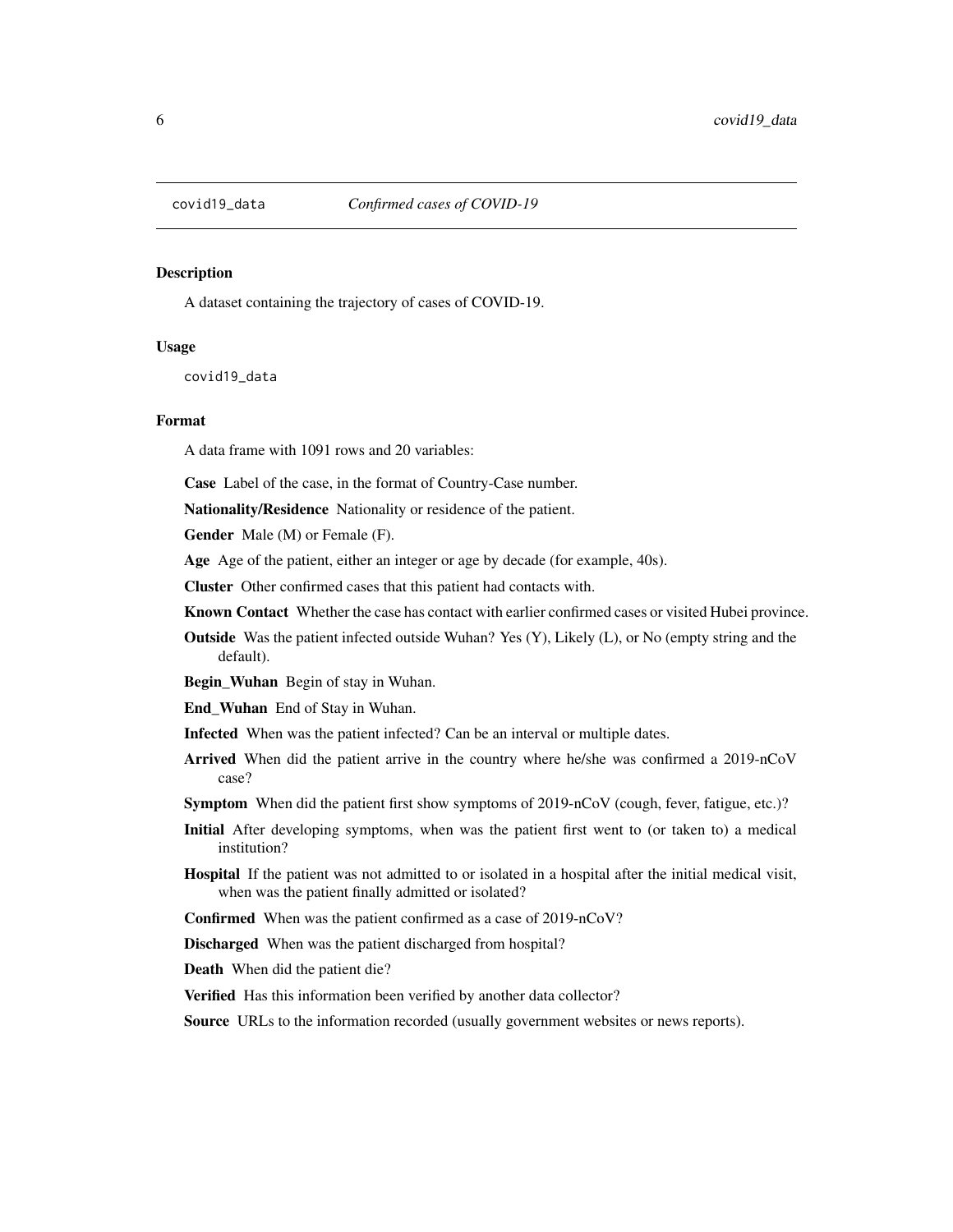<span id="page-6-0"></span>

# Description

Transform date to numeric

# Usage

date.process(date)

# Arguments

date a vector of dates of the form "DD-MMM" (for example, 23-Jan).

#### Value

a vector of days since December 1st, 2019 (or example, 23-Jan is converted to  $23+31 = 52$ ).

preprocess.data *Prepare data frame for analysis*

# Description

Prepare data frame for analysis

# Usage

```
preprocess.data(
  data,
  infected_in = c("Wuhan", "Outside"),
  symptom_impute = FALSE
\mathcal{L}
```
# Arguments

| data        | A data frame                                                                                 |
|-------------|----------------------------------------------------------------------------------------------|
| infected in | Either "Wuhan" or "Outside"                                                                  |
|             | symptom_impute Whether to use initial medical visit and confirmation to impute missing symp- |
|             | tom onset.                                                                                   |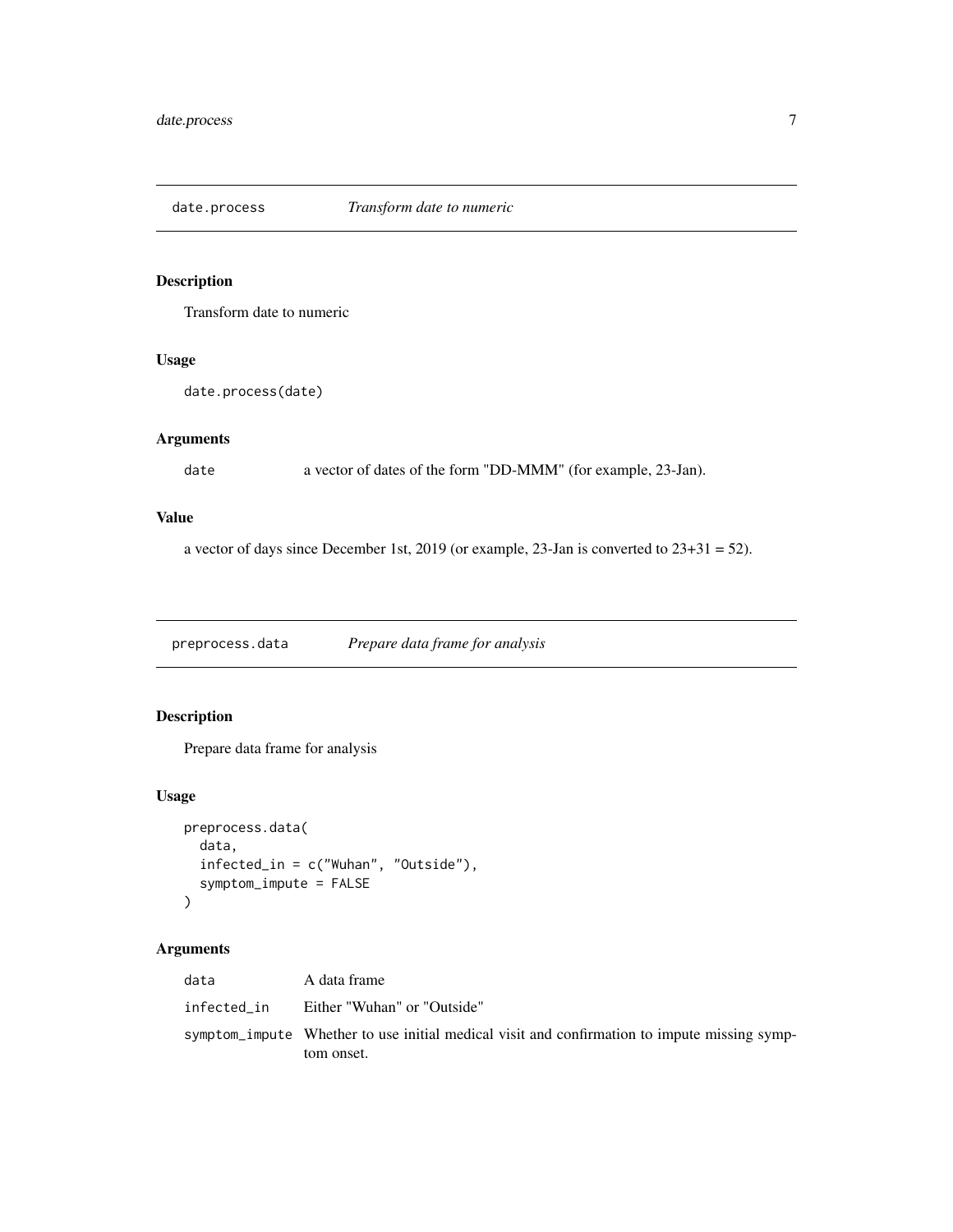#### <span id="page-7-0"></span>Details

A summary of the procedures:

- 1. Convert all dates to number of days since 1-Dec-2019.
- 2. Separates data into those returned from Wuhan and those infected outside of wuhan.
- 3. Restrict to cases with a known symptom onset date.
- 4. Parse column 'Infected' into two columns: Infected\_first and Infected\_last.
- 5. For all cases, set Infected\_first to 1 if it is missing.
- 6. For outside cases, set Infected\_last to be no later than symptom onset.
- 7. For Wuhan-exported cases, set Infected\_last to no later than symptom onset and end of Wuhan stay.

#### Value

A data frame

#### Author(s)

Nianqiao Ju <nju@g.harvard.edu>, Qingyuan Zhao <qyzhao@statslab.cam.ac.uk>

#### Examples

```
data(covid19_data)
head(data <- preprocess.data(covid19_data))
## This is how the wuhan_exported data frame is created
data <- subset(data, Symptom < Inf)
data <- subset(data, Arrived <= 54)
data$Location <- do.call(rbind, strsplit(as.character(data$Case), "-"))[, 1]
wuhan_exported <- data.frame(Location = data$Location,
                             B = data$Begin_Wuhan,
                             E = data$End_Wuhan,
                             S = data$Symptom)
```
## devtools::use\_data(wuhan\_exported)

wuhan\_exported *COVID-19 exported from Wuhan*

#### Description

Constructed from covid19\_data, see example(preprocess.data).

#### Usage

wuhan\_exported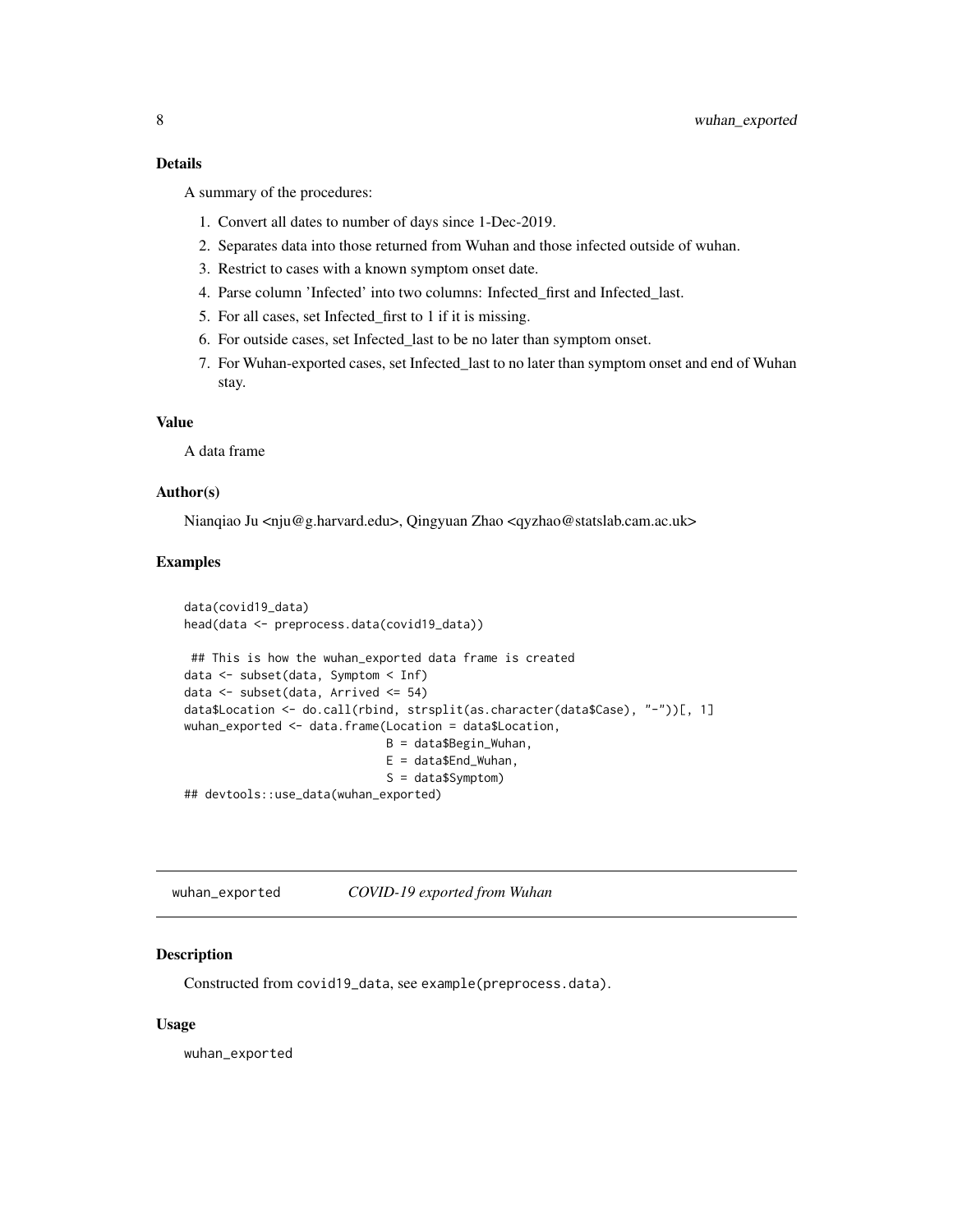# wuhan\_exported

# Format

A data frame with 378 rows and 4 variables:

Location Where the case is confirmed.

Gender Gender of the patient.

Age Age of the patient.

B Beginning of stay in Wuhan.

E End of stay in Wuhan.

S Symptom onset.